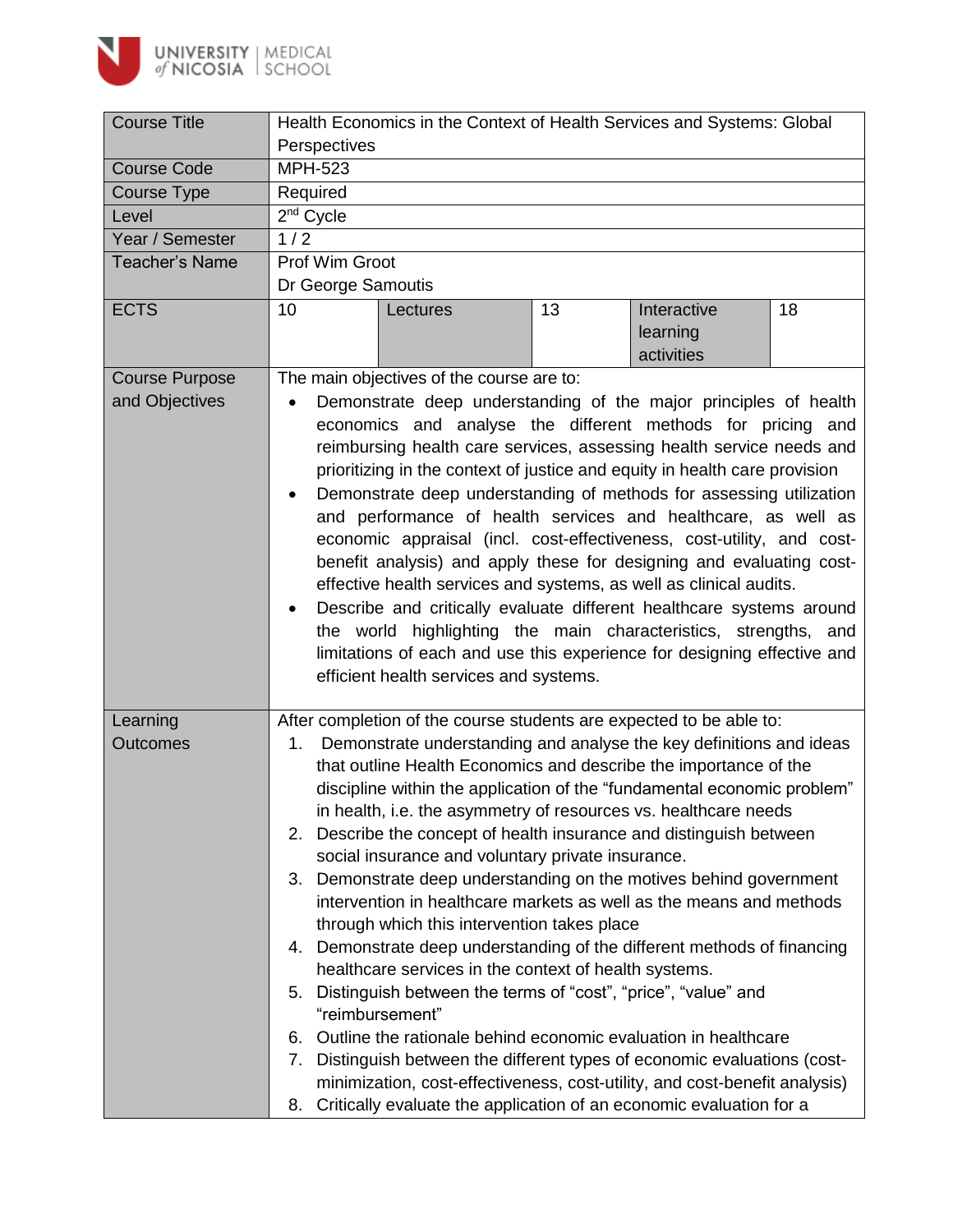

| healthcare intervention.                                                                                              |
|-----------------------------------------------------------------------------------------------------------------------|
| 9. Recognize the basic steps of an economic evaluation (cost-                                                         |
| effectiveness/cost utility analysis) for a medication.                                                                |
| 10. Identify the key sources of information for an economic evaluation of                                             |
| pharmaceuticals.                                                                                                      |
| 11. Demonstrate understandings of the concept of uncertainty identify the                                             |
| key reasons behind uncertainty and demonstrate methods through                                                        |
| which the uncertainty issue within an economic evaluation can be                                                      |
| addressed.                                                                                                            |
| 12. Demonstrate understanding of the potential uses and applications of                                               |
| the analytical tools of health economics in the field of public health.                                               |
| 13. Demonstrate understanding of the role of economic analysis in the                                                 |
| evaluation of preventive interventions and policies                                                                   |
| 14. Argue on the usefulness of economic evidence towards supporting the<br>implementation of preventive interventions |
| 15. Describe the mechanisms that motivate people towards or against                                                   |
| "healthy choices"                                                                                                     |
| 16. Provide examples of behavioural interventions that could be adopted                                               |
| as public health policies                                                                                             |
| 17. Describe in detail the mechanisms through which the health status of                                              |
| the population affects the growth of the economy                                                                      |
| 18. Describe in detail the effects of economic growth on population health                                            |
| and highlight the difference of these effects on the various population                                               |
| groups, based on their socioeconomic status                                                                           |
| 19. Describe in detail the characteristics of insurance-based (i.e.                                                   |
| Biscmarck-type) health systems, and identify the key examples                                                         |
| (countries) of application                                                                                            |
| 20. Critically evaluate the strengths and weaknesses of Bismarck-type                                                 |
| systems.                                                                                                              |
| 21. Describe in detail the characteristics of taxation-based (i.e. Beveridge-                                         |
| type) health systems, and identify the key examples (countries) of<br>application                                     |
| 22. Critically evaluate the strengths and weaknesses of Beveridge-type                                                |
| systems.                                                                                                              |
| 23. Comparatively assess the performance of insurance type vs. taxation                                               |
| type systems critically evaluate the strengths and weaknesses of each                                                 |
| system.                                                                                                               |
| 24. Discuss the need for universal coverage and the role of mixed methods                                             |
| of fund pooling                                                                                                       |
| 25. Discuss the issues pertaining the ordering of and preferences for                                                 |
| resource allocation states in healthcare within a social welfare function                                             |
| 26. Demonstrate deep understanding on the methods and uses of Multiple                                                |
| Criteria Decision Analysis in healthcare.                                                                             |
|                                                                                                                       |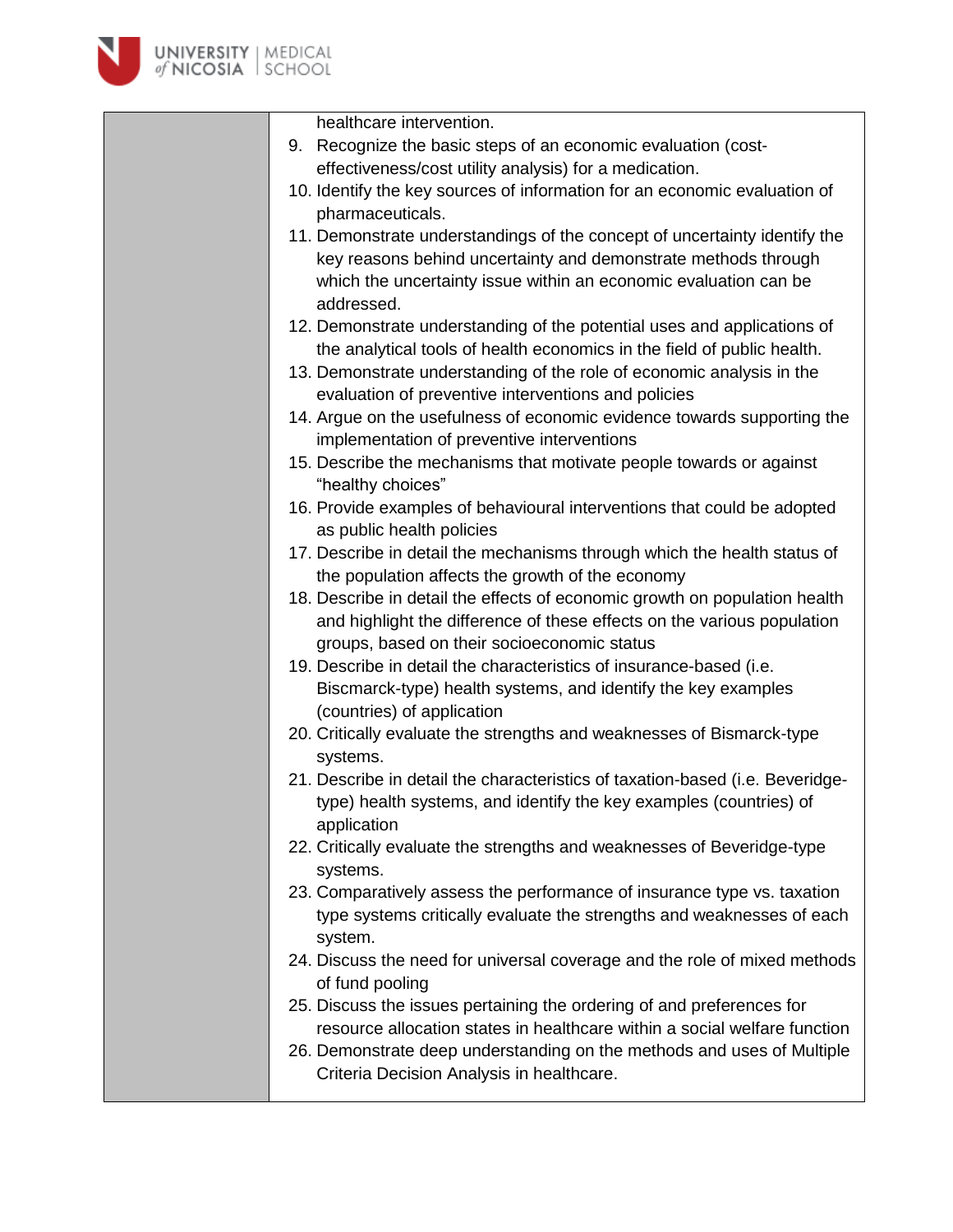

| Prerequisites           | <b>MPH-511</b>                                                                                                                                                                                                                                                                                                                                                                                                                                                                                                                                                                                                                                                                                                                                                                                                                                                            | Required                                                    |                                       | None |                            |
|-------------------------|---------------------------------------------------------------------------------------------------------------------------------------------------------------------------------------------------------------------------------------------------------------------------------------------------------------------------------------------------------------------------------------------------------------------------------------------------------------------------------------------------------------------------------------------------------------------------------------------------------------------------------------------------------------------------------------------------------------------------------------------------------------------------------------------------------------------------------------------------------------------------|-------------------------------------------------------------|---------------------------------------|------|----------------------------|
| <b>Course Content</b>   | Introduction to Health Economics<br>1 <sub>1</sub><br>Healthcare insurance and the government's role in healthcare<br>2.<br>Financing healthcare: the concepts of pricing and reimbursement<br>3.<br>Economic evaluation in healthcare: methods<br>4.<br>5. Economic evaluation of healthcare interventions: case study -<br>pharmaceuticals<br>6. Health Economics and Public Health<br>7. The economics of prevention<br>8. Behavioural economics, health economics and public health<br>9. Health and Economic Development<br>10. Healthcare systems around the world I: Biscmarck-type systems<br>11. Healthcare systems around the world II: Beveridge-type systems<br>12. Healthcare systems around the world III: mixed methods of fund pooling<br>13. Resource allocation in healthcare: incorporating societal value<br>judgments in the decision-making process |                                                             |                                       |      |                            |
| Teaching<br>Methodology | This programme is delivered via distance learning (online) and includes<br>recorded lectures, interactive online tutorials (Webinars) and discussion<br>forums, as well as online exercises and other activities.<br><b>Required Textbooks / Reading:</b>                                                                                                                                                                                                                                                                                                                                                                                                                                                                                                                                                                                                                 |                                                             |                                       |      |                            |
| <b>Bibliography</b>     | <b>Title</b>                                                                                                                                                                                                                                                                                                                                                                                                                                                                                                                                                                                                                                                                                                                                                                                                                                                              | Author(s)                                                   | <b>Publisher</b>                      | Year | <b>ISBN</b>                |
|                         | <b>World Health</b><br>Systems:<br>Challenges and<br>Perspectives,<br><b>Second Edition</b><br>$(2nd$ ed.)                                                                                                                                                                                                                                                                                                                                                                                                                                                                                                                                                                                                                                                                                                                                                                | Fried BJ,<br>Gaydos LM                                      | Health<br>Administration<br>Press     | 2012 | 978-<br>156793<br>4205     |
|                         | Methods for the<br>Economic<br>Evaluation of<br><b>Health Care</b><br>Programs                                                                                                                                                                                                                                                                                                                                                                                                                                                                                                                                                                                                                                                                                                                                                                                            | Drummond ME,<br>O' Brien B,<br>Stoddart GL,<br>Torrance GW. | <b>Oxford Medical</b><br>Publications | 1997 | $0 - 19 -$<br>262774<br>-0 |
|                         | <b>Recommended Textbooks / Reading:</b>                                                                                                                                                                                                                                                                                                                                                                                                                                                                                                                                                                                                                                                                                                                                                                                                                                   |                                                             |                                       |      |                            |
|                         | <b>Title</b>                                                                                                                                                                                                                                                                                                                                                                                                                                                                                                                                                                                                                                                                                                                                                                                                                                                              | Author(s)                                                   | <b>Publisher</b>                      | Year | <b>ISBN</b>                |
|                         | The economics<br>of health and<br>health care                                                                                                                                                                                                                                                                                                                                                                                                                                                                                                                                                                                                                                                                                                                                                                                                                             | Folland S,<br>Goodman AC<br>and Stano M.                    | <b>Prentice Hall</b>                  | 1997 | $0 - 13 -$<br>565987<br>-6 |
|                         | Mastering                                                                                                                                                                                                                                                                                                                                                                                                                                                                                                                                                                                                                                                                                                                                                                                                                                                                 | Lewis G,                                                    | <b>CRC Press</b>                      | 2014 | 978-                       |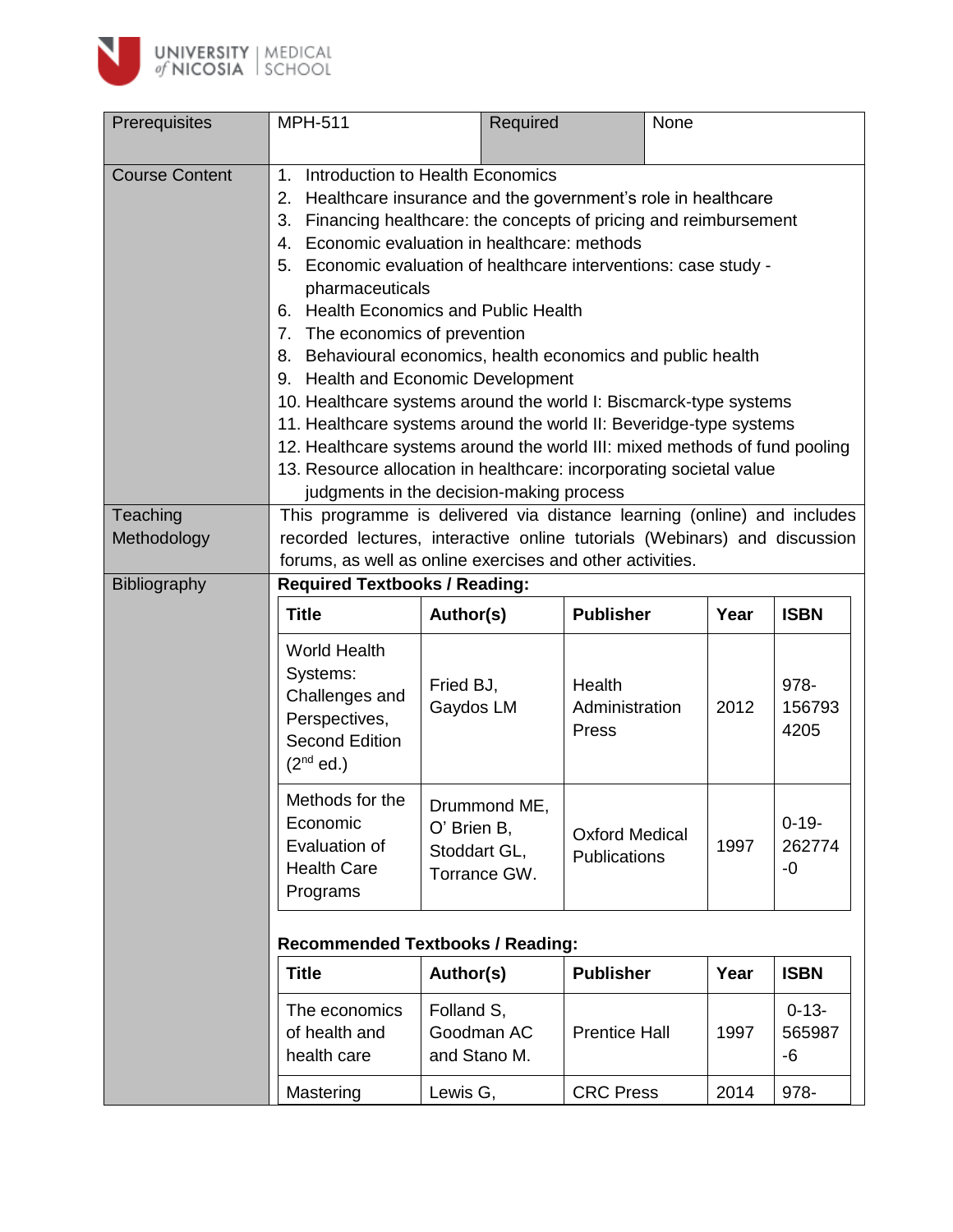

|            | Public Health: A<br>Postgraduate<br>Guide to<br>Examinations<br>and<br>Revalidation,<br>$(2nd$ ed.)      | Sheringham J,<br>Bernal JL,<br>Crayford T          |                                   |      | 144415<br>2692             |
|------------|----------------------------------------------------------------------------------------------------------|----------------------------------------------------|-----------------------------------|------|----------------------------|
|            | Distributing<br>health care:<br>economic and<br>ethical issues                                           | Dolan P and<br>Olsen JA                            | Oxford<br><b>University Press</b> | 2002 | $0 - 19 -$<br>263253<br>-1 |
|            | Economic<br>Analysis in<br><b>Health Care</b>                                                            | Morris, S,<br>Devlin, N,<br>Parkin D.              | Wiley                             | 2007 | 978-0-<br>470728<br>499    |
|            | <b>Essentials Of</b><br><b>Health Care</b><br>Finance (8 <sup>th</sup> ed.)                              | Cleverley OW,<br>Cleverley OJ                      | Jones & Bartlett<br>Learning      | 2017 | 978-<br>128409<br>4633     |
|            | Healthcare<br>Finance: An<br>Introduction to<br>Accounting and<br>Financial<br>Management<br>$(5th$ ed.) | Gapenski LC                                        | Health<br>Administration<br>Press | 2011 | 978-<br>156793<br>4250     |
|            | Cost-<br>Effectiveness in<br>Health and<br>Medicine                                                      | Gold MR, Siegel<br>JE, Russell LB,<br>Weinstein MC | Oxford<br><b>University Press</b> | 1996 | $0 - 19 -$<br>510824<br>-8 |
|            | Economics for<br>Healthcare<br>Managers, Third<br>Edition $(3rd$ ed.)                                    | Lee, HR                                            | Health<br>Administration<br>Press | 2014 | 978-<br>156793<br>6766     |
|            | Comparative<br>Health Systems:<br>Global<br>Perspectives (1<br>Pap/Psc ed.)                              | Johnson JA,<br>Carleen S.                          | Jones & Bartlett<br>Learning      | 2011 | 978-<br>144962<br>5610     |
| Assessment | Online quiz (formative)<br>Coursework (1 Essay on the field of Health Economics and Public Health) -     |                                                    |                                   |      |                            |